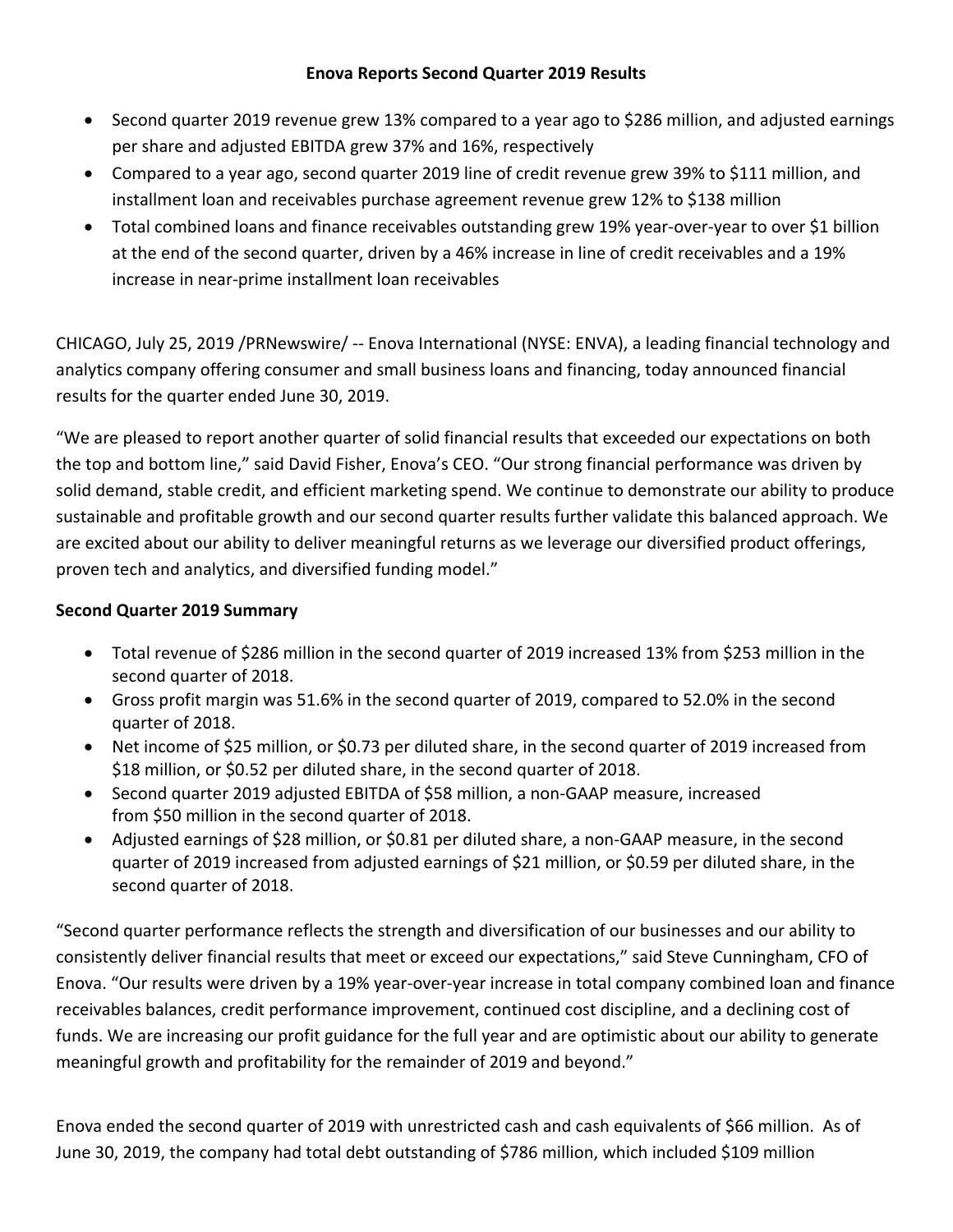outstanding under Enova's \$350 million securitization facilities. During the second quarter, Enova generated \$194 million of cash flow from operations.

# **Outlook**

For the third quarter of 2019, Enova expects total revenue of \$320 million to \$340 million, GAAP diluted earnings per share of \$0.62 to \$0.84, adjusted EBITDA of \$55 million to \$65 million and adjusted earnings per share of \$0.70 to \$0.92. For the full year 2019, Enova now expects total revenue of \$1.26 billion to \$1.30 billion, GAAP diluted earnings per share of \$3.13 to \$3.57, adjusted EBITDA of \$250 million to \$270 million and adjusted earnings per share of \$3.50 to \$3.94.

For information regarding the non-GAAP financial measures discussed in this release, please see "Non-GAAP Financial Measures" and "Reconciliation of GAAP to Non-GAAP Financial Measures" below.

# **Conference Call**

Enova will host a conference call to discuss its results at 4 p.m. Central Time / 5 p.m. Eastern Time today, Thursday, July 25<sup>th</sup>. The live webcast of the call can be accessed at the Enova Investor Relations website at [http://ir.enova.com,](http://ir.enova.com/) along with the company's earnings press release and supplemental financial information. The U.S. dial-in for the call is 1-855-560-2575 (1-412-542-4161 for non-U.S. callers). Please ask to be joined to the Enova International call. A replay of the conference call will be available until August 1, 2019, at 10:59 p.m. Central Time / 11:59 p.m. Eastern Time, while an archived version of the webcast will be available on the Enova Investor Relations website for 90 days. The U.S. dial-in for the conference call replay is 1-877-344-7529 (1-412-317-0088). The replay access code is 10133482.

# **About Enova**

Enova (NYSE: ENVA) is a leading provider of online financial services to non-prime consumers and small businesses, providing access to credit powered by its advanced analytics, innovative technology, and worldclass online platform and services. Enova has provided more than 5 million customers around the globe with access to more than \$20 billion in loans and financing. The financial technology company has a portfolio of trusted brands serving consumers, including CashNetUSA®, NetCredit®, On Stride Financial®, QuickQuid® and Simplic<sup>®</sup>; two brands serving small businesses, Headway Capital<sup>®</sup> and The Business Backer<sup>®</sup>; and offers online lending platform services to lenders. Through its Enova Decisions™ brand, it also delivers on-demand decisionmaking technology and real-time predictive analytics services to clients. You can learn more about the company and its brands at **[www.enova.com](http://www.enova.com/)**

**SOURCE Enova International, Inc.**

For further information:

Public Relations Contact: Kaitlin Lowey Email: [media@enova.com](mailto:media@enova.com)

Investor Relations Contact: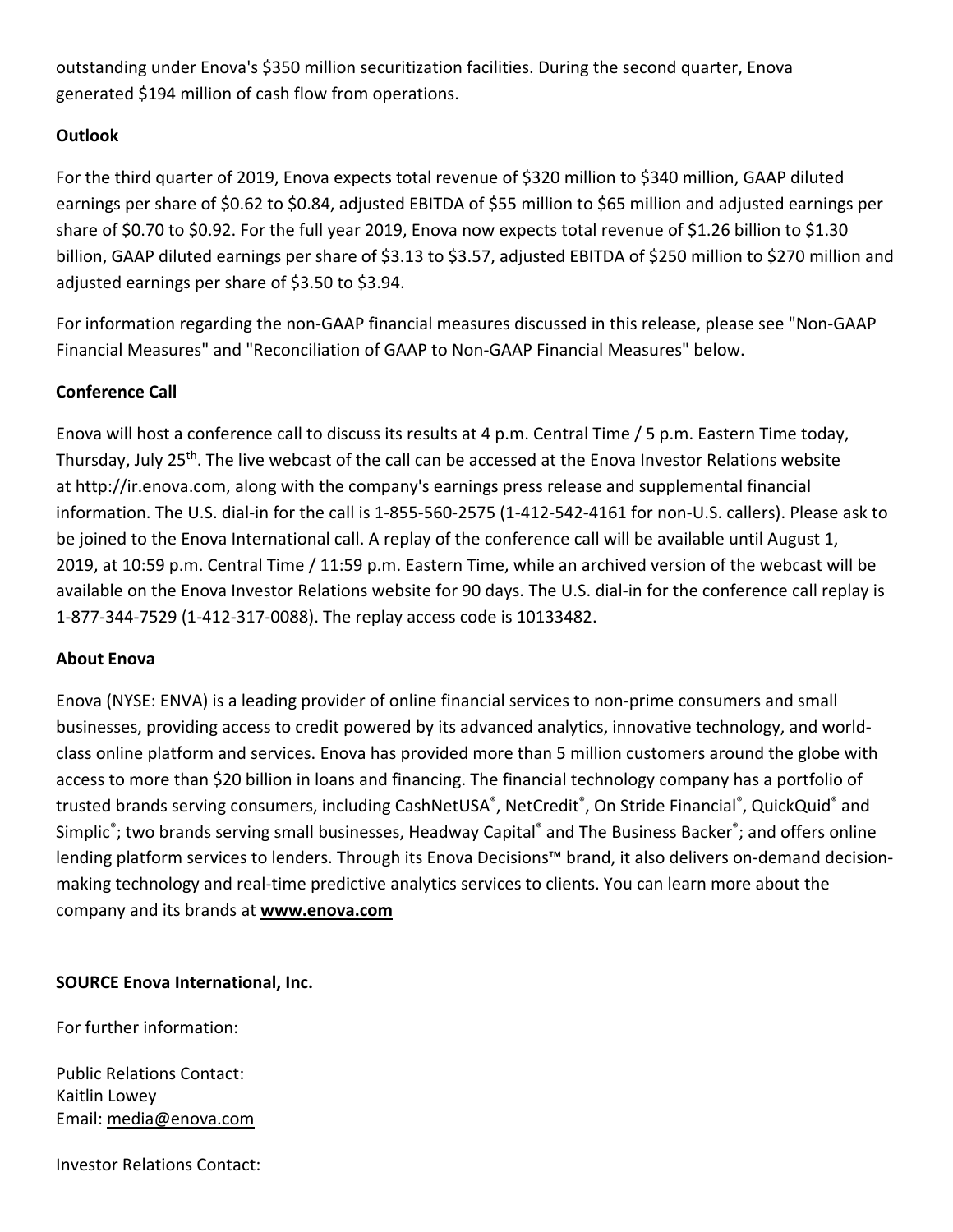Monica Gould Office: (212) 871-3927 Email: [IR@enova.com](mailto:IR@enova.com)

Lindsay Savarese Office: (212) 331-8417 Email: IR@enova.com

## **Cautionary Statement Concerning Forward Looking Statements**

This release contains forward-looking statements within the meaning of the Private Securities Litigation Reform Act of 1995 about the business, financial condition and prospects of Enova. These forward-looking statements give current expectations or forecasts of future events and reflect the views and assumptions of Enova's senior management with respect to the business, financial condition and prospects of Enova as of the date of this release and are not guarantees of future performance. The actual results of Enova could differ materially from those indicated by such forward-looking statements because of various risks and uncertainties applicable to Enova's business, including, without limitation, those risks and uncertainties indicated in Enova's filings with the Securities and Exchange Commission ("SEC"), including our annual report on Form 10-K, quarterly reports on Forms 10-Q and current reports on Forms 8-K. These risks and uncertainties are beyond the ability of Enova to control, and, in many cases, Enova cannot predict all of the risks and uncertainties that could cause its actual results to differ materially from those indicated by the forward-looking statements. When used in this release, the words "believes," "estimates," "plans," "expects," "anticipates" and similar expressions or variations as they relate to Enova or its management are intended to identify forward-looking statements. Enova cautions you not to put undue reliance on these statements. Enova disclaims any intention or obligation to update or revise any forward-looking statements after the date of this release.

## **Non-GAAP Financial Measures**

In addition to the financial information prepared in conformity with generally accepted accounting principles, or GAAP, Enova provides historical non-GAAP financial information. Management believes that presentation of non-GAAP financial information is meaningful and useful in understanding the activities and business metrics of Enova's operations. Management believes that these non-GAAP financial measures reflect an additional way of viewing aspects of Enova's business that, when viewed with its GAAP results, provide a more complete understanding of factors and trends affecting its business.

Management provides non-GAAP financial information for informational purposes and to enhance understanding of Enova's GAAP consolidated financial statements. Readers should consider the information in addition to, but not instead of or superior to, Enova's financial statements prepared in accordance with GAAP. This non-GAAP financial information may be determined or calculated differently by other companies, limiting the usefulness of those measures for comparative purposes.

## *Combined Loans and Finance Receivables*

The combined loans and finance receivables measures are non-GAAP measures that include loans and finance receivables that Enova owns or has purchased and loans that Enova guarantees. Management believes these non-GAAP measures provide investors with important information needed to evaluate the magnitude of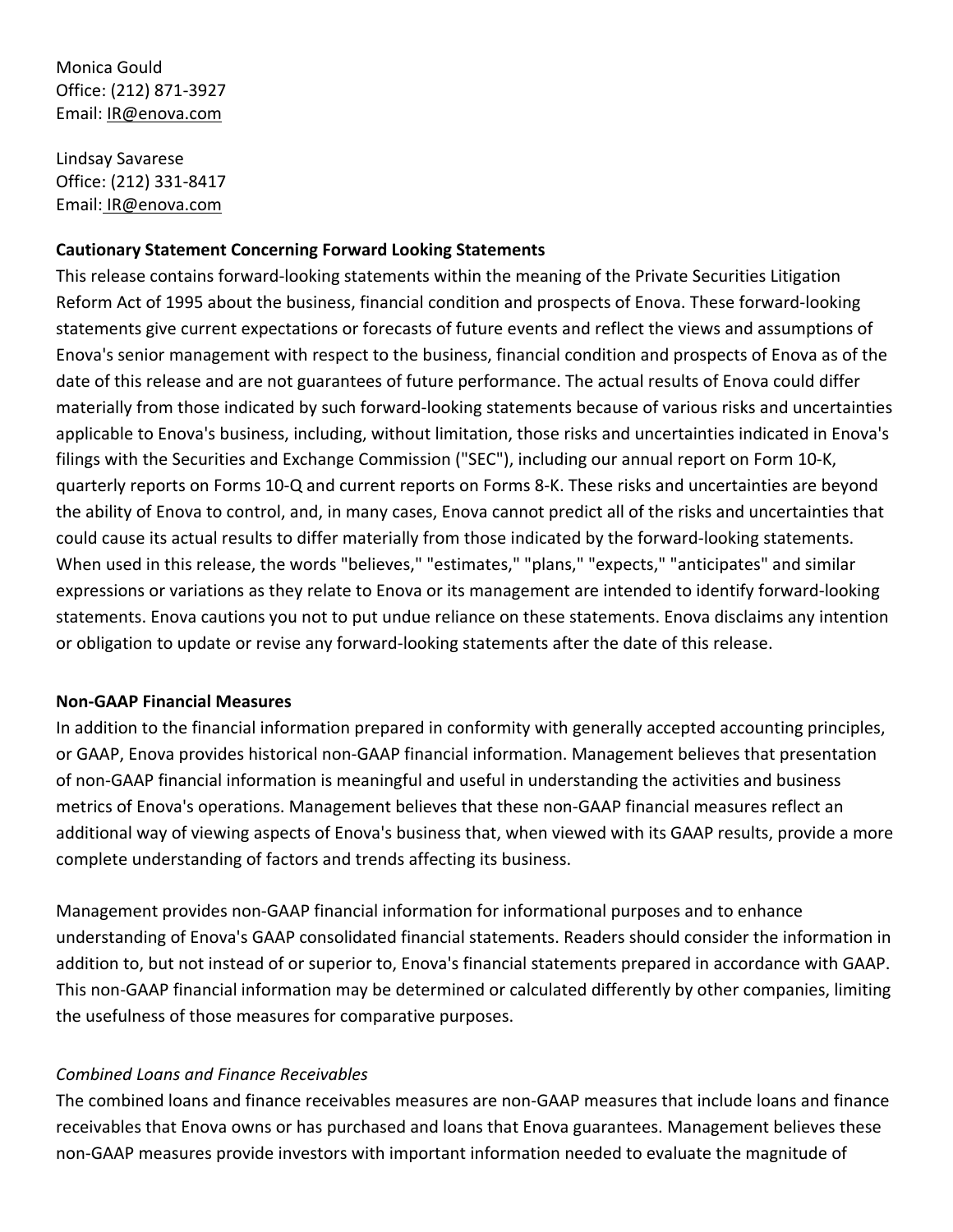potential receivable losses and the opportunity for revenue performance of the loans and finance receivable portfolio on an aggregate basis. Management also believes that the comparison of the aggregate amounts from period to period is more meaningful than comparing only the amounts reflected on Enova's consolidated balance sheet since both revenue and cost of revenue are impacted by the aggregate amount of receivables owned by Enova and those guaranteed by Enova as reflected in its consolidated financial statements.

## *Adjusted Earnings Measures*

In addition to reporting financial results in accordance with GAAP, Enova has provided adjusted earnings and adjusted earnings per share, or, collectively, the Adjusted Earnings Measures, which are non-GAAP measures. Management believes that the presentation of these measures provides investors with greater transparency and facilitates comparison of operating results across a broad spectrum of companies with varying capital structures, compensation strategies, derivative instruments and amortization methods, which provides a more complete understanding of Enova's financial performance, competitive position and prospects for the future. Management also believes that investors regularly rely on non-GAAP financial measures, such as the Adjusted Earnings Measures, to assess operating performance and that such measures may highlight trends in Enova's business that may not otherwise be apparent when relying on financial measures calculated in accordance with GAAP. In addition, management believes that the adjustments shown below are useful to investors in order to allow them to compare Enova's financial results during the periods shown without the effect of each of these expense items.

### *Adjusted EBITDA Measures*

In addition to reporting financial results in accordance with GAAP, Enova has provided Adjusted EBITDA and Adjusted EBITDA margin, or, collectively, the Adjusted EBITDA measures, which are non-GAAP measures. Adjusted EBITDA is a non-GAAP measure that Enova defines as earnings excluding depreciation, amortization, interest, foreign currency transaction gains or losses, taxes and stock-based compensation. In addition, management believes that the adjustments for lease termination and cease-use costs and losses on early extinguishment of debt shown below are useful to investors in order to allow them to compare our financial results during the periods shown without the effect of the expense items. Adjusted EBITDA margin is a non-GAAP measure that Enova defines as Adjusted EBITDA as a percentage of total revenue. Management believes Adjusted EBITDA Measures are used by investors to analyze operating performance and evaluate Enova's ability to incur and service debt and Enova's capacity for making capital expenditures. Adjusted EBITDA Measures are also useful to investors to help assess Enova's estimated enterprise value.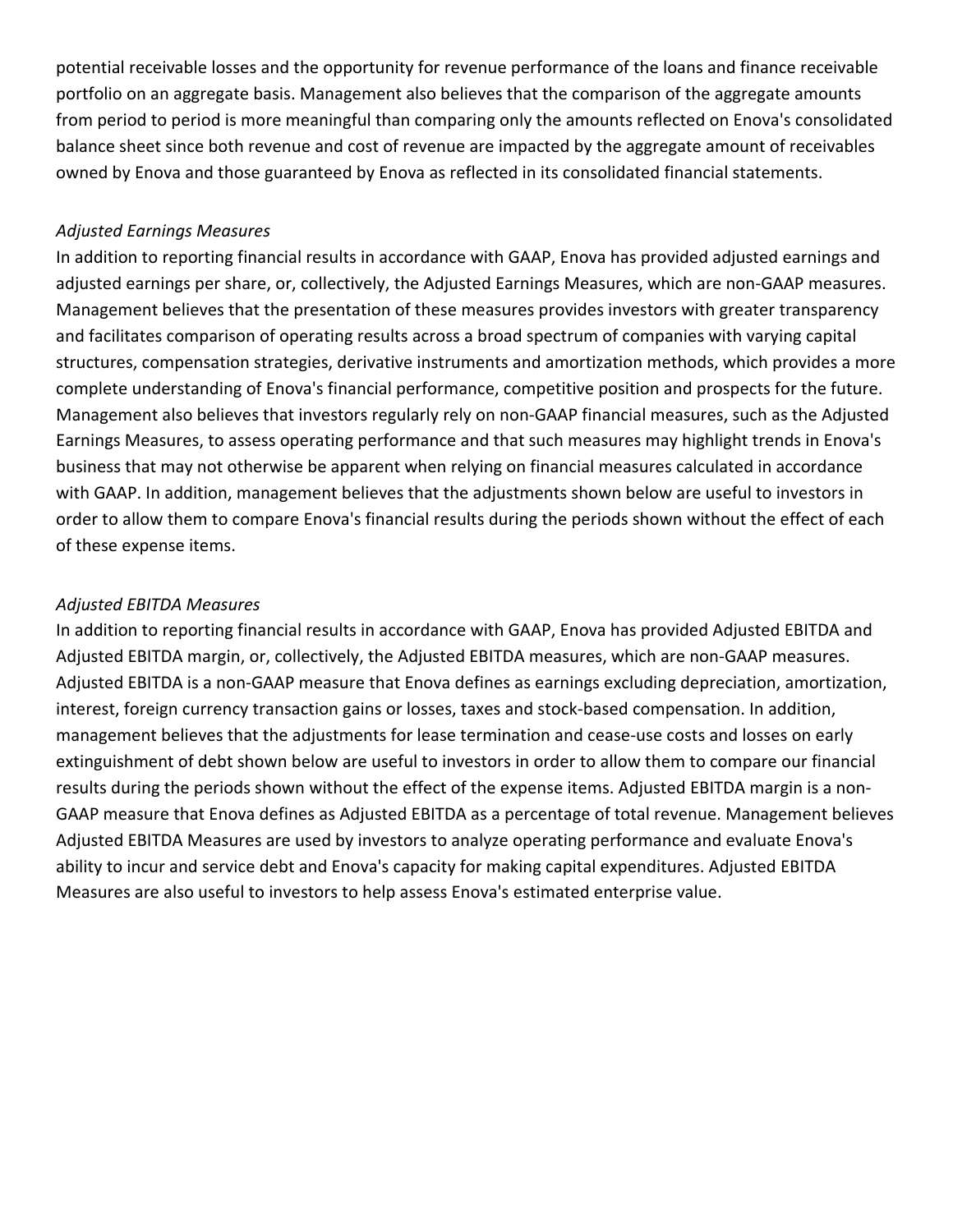#### **ENOVA INTERNATIONAL, INC. AND SUBSIDIARIES**

### **CONSOLIDATED BALANCE SHEETS**

*(dollars in thousands, except per share data)* 

(Unaudited)

|                                                                                                                                                                                                                                                       | <b>June 30,</b> | December 31, |           |    |           |
|-------------------------------------------------------------------------------------------------------------------------------------------------------------------------------------------------------------------------------------------------------|-----------------|--------------|-----------|----|-----------|
|                                                                                                                                                                                                                                                       | 2019            |              | 2018      |    | 2018      |
| <b>Assets</b>                                                                                                                                                                                                                                         |                 |              |           |    |           |
| Cash and cash equivalents <sup>(1)</sup>                                                                                                                                                                                                              | \$<br>65,503    | \$           | 47,414    | \$ | 52,917    |
| Restricted cash <sup>(1)</sup>                                                                                                                                                                                                                        | 22,962          |              | 28,863    |    | 24,342    |
| Loans and finance receivables, net <sup>(1)</sup>                                                                                                                                                                                                     | 892,582         |              | 750,131   |    | 859,946   |
| Income taxes receivable                                                                                                                                                                                                                               | 12,693          |              | 3,006     |    | 28,914    |
| Other receivables and prepaid expenses <sup>(1)</sup>                                                                                                                                                                                                 | 34,459          |              | 25,373    |    | 29,983    |
| Property and equipment, net                                                                                                                                                                                                                           | 52,878          |              | 47,752    |    | 49,553    |
| Operating lease right-of-use assets                                                                                                                                                                                                                   | 20,813          |              |           |    |           |
| Goodwill                                                                                                                                                                                                                                              | 267,013         |              | 267,013   |    | 267,013   |
| Intangible assets, net                                                                                                                                                                                                                                | 2,720           |              | 3,790     |    | 3,255     |
| Other assets <sup>(1)</sup>                                                                                                                                                                                                                           | 11,844          |              | 9,862     |    | 12,262    |
| <b>Total assets</b>                                                                                                                                                                                                                                   | \$<br>1,383,467 | Ş            | 1,183,204 | \$ | 1,328,185 |
| <b>Liabilities and Stockholders' Equity</b>                                                                                                                                                                                                           |                 |              |           |    |           |
| Accounts payable and accrued expenses <sup>(1)</sup>                                                                                                                                                                                                  | \$<br>118,195   | \$           | 72,406    | \$ | 89,317    |
| <b>Operating lease liabilities</b>                                                                                                                                                                                                                    | 37,696          |              |           |    |           |
| Deferred tax liabilities, net                                                                                                                                                                                                                         | 35,619          |              | 14,322    |    | 33,171    |
| Long-term debt <sup>(1)</sup>                                                                                                                                                                                                                         | 785,504         |              | 762,831   |    | 857,929   |
| <b>Total liabilities</b>                                                                                                                                                                                                                              | 977,014         |              | 849,559   |    | 980,417   |
| Commitments and contingencies                                                                                                                                                                                                                         |                 |              |           |    |           |
| Stockholders' equity:                                                                                                                                                                                                                                 |                 |              |           |    |           |
| Common stock, \$0.00001 par value, 250,000,000 shares authorized,<br>35,671,114, 34,633,819 and 34,856,553 shares issued and<br>33,989,158, 34,145,146 and 33,584,606 outstanding as of<br>June 30, 2019 and 2018 and December 31, 2018, respectively |                 |              |           |    |           |
| Preferred stock, \$0.00001 par value, 25,000,000 shares authorized,<br>no shares issued and outstanding                                                                                                                                               |                 |              |           |    |           |
| Additional paid in capital                                                                                                                                                                                                                            | 56,910          |              | 39,335    |    | 48,175    |
| Retained earnings                                                                                                                                                                                                                                     | 396,149         |              | 312,440   |    | 336,415   |
| Accumulated other comprehensive loss                                                                                                                                                                                                                  | (14, 774)       |              | (10, 905) |    | (13,805)  |
| Treasury stock, at cost (1,681,956, 488,673 and 1,271,947 shares as                                                                                                                                                                                   |                 |              |           |    |           |
| of June 30, 2019 and 2018 and December 31, 2018, respectively)                                                                                                                                                                                        | (31, 832)       |              | (7, 225)  |    | (23,017)  |
| Total stockholders' equity                                                                                                                                                                                                                            | 406,453         |              | 333,645   |    | 347,768   |
| Total liabilities and stockholders' equity                                                                                                                                                                                                            | \$<br>1,383,467 | \$           | 1,183,204 | \$ | 1,328,185 |

*(1)Includes amounts in wholly owned, bankruptcy-remote special purpose subsidiaries ("VIEs") presented separately in the table below.*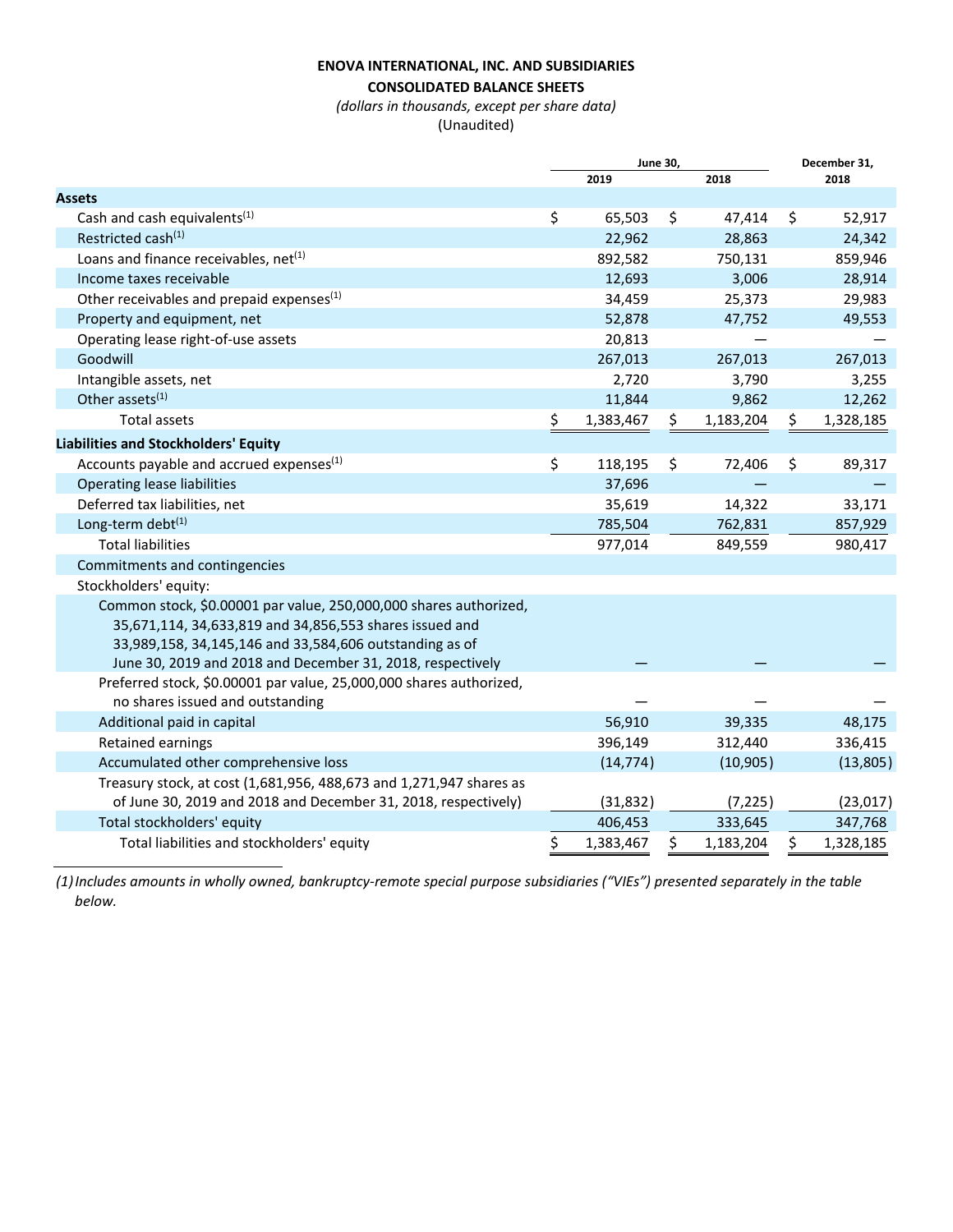#### **ENOVA INTERNATIONAL, INC. AND SUBSIDIARIES CONSOLIDATED BALANCE SHEETS**

*(dollars in thousands, except per share data)*  (Unaudited)

The following table presents the aggregated assets and liabilities of consolidated VIEs, which are included in the Consolidated Balance Sheets above. The assets in the table below may only be used to settle obligations of consolidated VIEs and are in excess of those obligations.

|    | December 31,                                                       |  |
|----|--------------------------------------------------------------------|--|
|    | 2018                                                               |  |
|    |                                                                    |  |
| S  | 210                                                                |  |
|    | 22,168                                                             |  |
|    |                                                                    |  |
|    | 318,961                                                            |  |
| 8  | 2.712                                                              |  |
|    | 2,544                                                              |  |
| Ś. | 346,595                                                            |  |
|    |                                                                    |  |
| S. | 3,087                                                              |  |
|    | 223,368                                                            |  |
| Ś  | 226,455                                                            |  |
|    | 21,744<br>236,953<br>132<br>258,837<br>1,489<br>176,928<br>178,417 |  |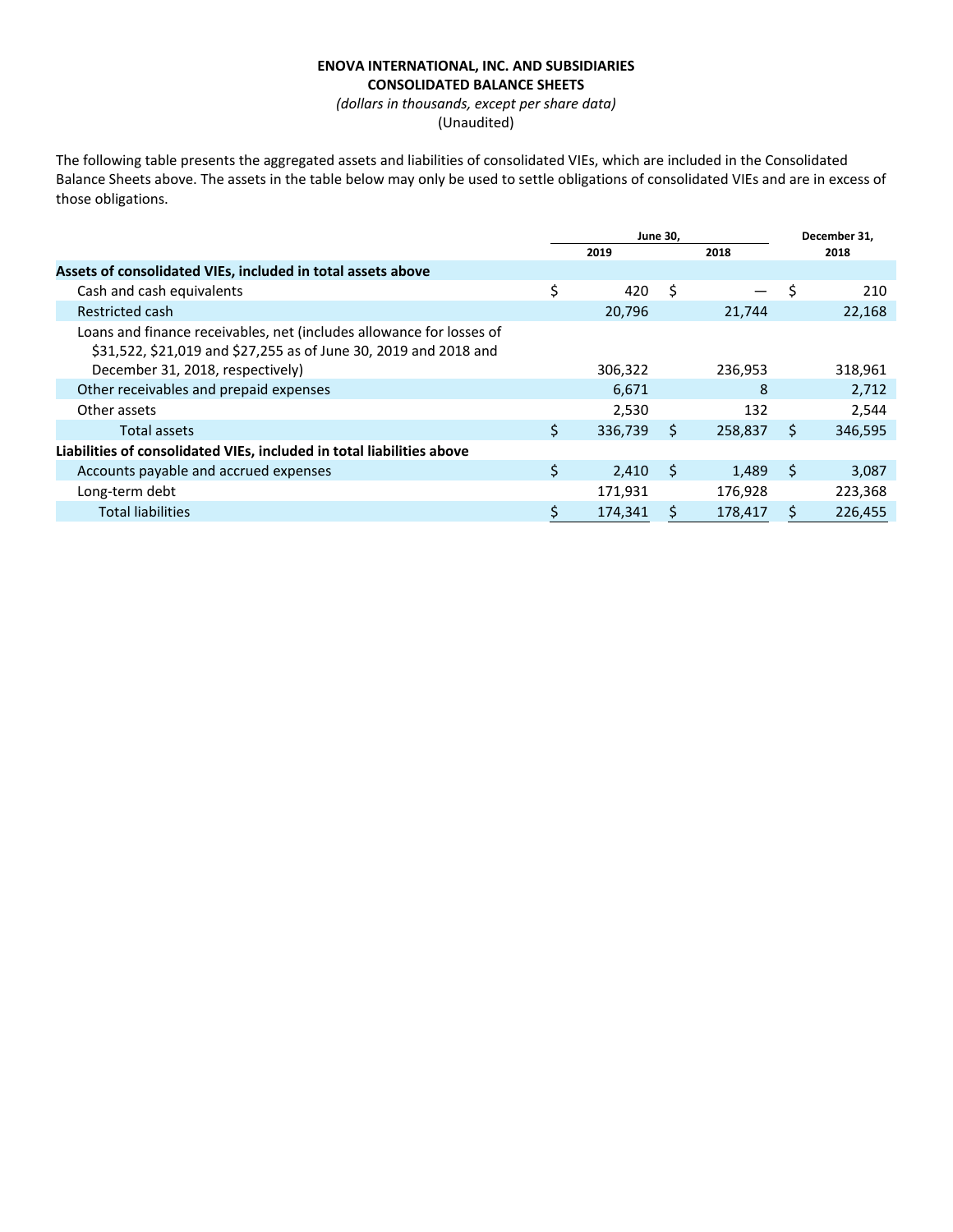### **ENOVA INTERNATIONAL, INC. AND SUBSIDIARIES CONSOLIDATED STATEMENTS OF INCOME**

*(in thousands, except per share data)*  (Unaudited)

|                                             |    | <b>Three Months Ended</b><br><b>June 30,</b> |         |           | <b>Six Months Ended</b> |           |              |           |
|---------------------------------------------|----|----------------------------------------------|---------|-----------|-------------------------|-----------|--------------|-----------|
|                                             |    |                                              |         |           | <b>June 30,</b>         |           |              |           |
|                                             |    | 2019                                         |         | 2018      |                         | 2019      |              | 2018      |
| <b>Revenue</b>                              | Ś. | 285,700                                      | Ŝ.      | 253,301   | $\ddot{\mathsf{S}}$     | 578,883   | $\zeta$      | 507,599   |
| <b>Cost of Revenue</b>                      |    | 138,297                                      |         | 121,494   |                         | 277,342   |              | 230,047   |
| <b>Gross Profit</b>                         |    | 147,403                                      |         | 131,807   |                         | 301,541   |              | 277,552   |
| <b>Expenses</b>                             |    |                                              |         |           |                         |           |              |           |
| Marketing                                   |    | 31,904                                       |         | 29,386    |                         | 55,566    |              | 57,122    |
| Operations and technology                   |    | 32,411                                       |         | 27,195    |                         | 62,011    |              | 52,733    |
| General and administrative                  |    | 28,876                                       |         | 28,295    |                         | 58,449    |              | 55,216    |
| Depreciation and amortization               |    | 3,942                                        |         | 3,837     |                         | 8,126     |              | 7,675     |
| <b>Total Expenses</b>                       |    | 97,133                                       |         | 88,713    |                         | 184,152   |              | 172,746   |
| <b>Income from Operations</b>               |    | 50,270                                       |         | 43,094    |                         | 117,389   |              | 104,806   |
| Interest expense, net                       |    | (18, 115)                                    |         | (19, 355) |                         | (37, 615) |              | (39, 028) |
| Foreign currency transaction loss           |    | (38)                                         |         | (204)     | (181)                   |           | (2, 292)     |           |
| Loss on early extinguishment of debt        |    |                                              |         |           |                         | (2, 321)  |              | (4, 710)  |
| <b>Income before Income Taxes</b>           |    | 32,117                                       |         | 23,535    |                         | 77,272    |              | 58,776    |
| Provision for income taxes                  |    | 7,054                                        |         | 5,310     |                         | 17,192    |              | 12,653    |
| <b>Net Income</b>                           | \$ | 25,063                                       | \$      | 18,225    | \$                      | 60,080    |              | 46,123    |
| <b>Earnings Per Share:</b>                  |    |                                              |         |           |                         |           |              |           |
| Earnings per common share:                  |    |                                              |         |           |                         |           |              |           |
| <b>Basic</b>                                | \$ | 0.74                                         | $\zeta$ | 0.54      | Ŝ.                      | 1.78      | $\mathsf{S}$ | 1.36      |
| <b>Diluted</b>                              | \$ | 0.73                                         | \$      | 0.52      | \$                      | 1.74      | \$           | 1.32      |
| Weighted average common shares outstanding: |    |                                              |         |           |                         |           |              |           |
| <b>Basic</b>                                |    | 33,826                                       |         | 33,984    |                         | 33,660    |              | 33,821    |
| <b>Diluted</b>                              |    | 34,469                                       |         | 35,371    |                         | 34,451    |              | 34,966    |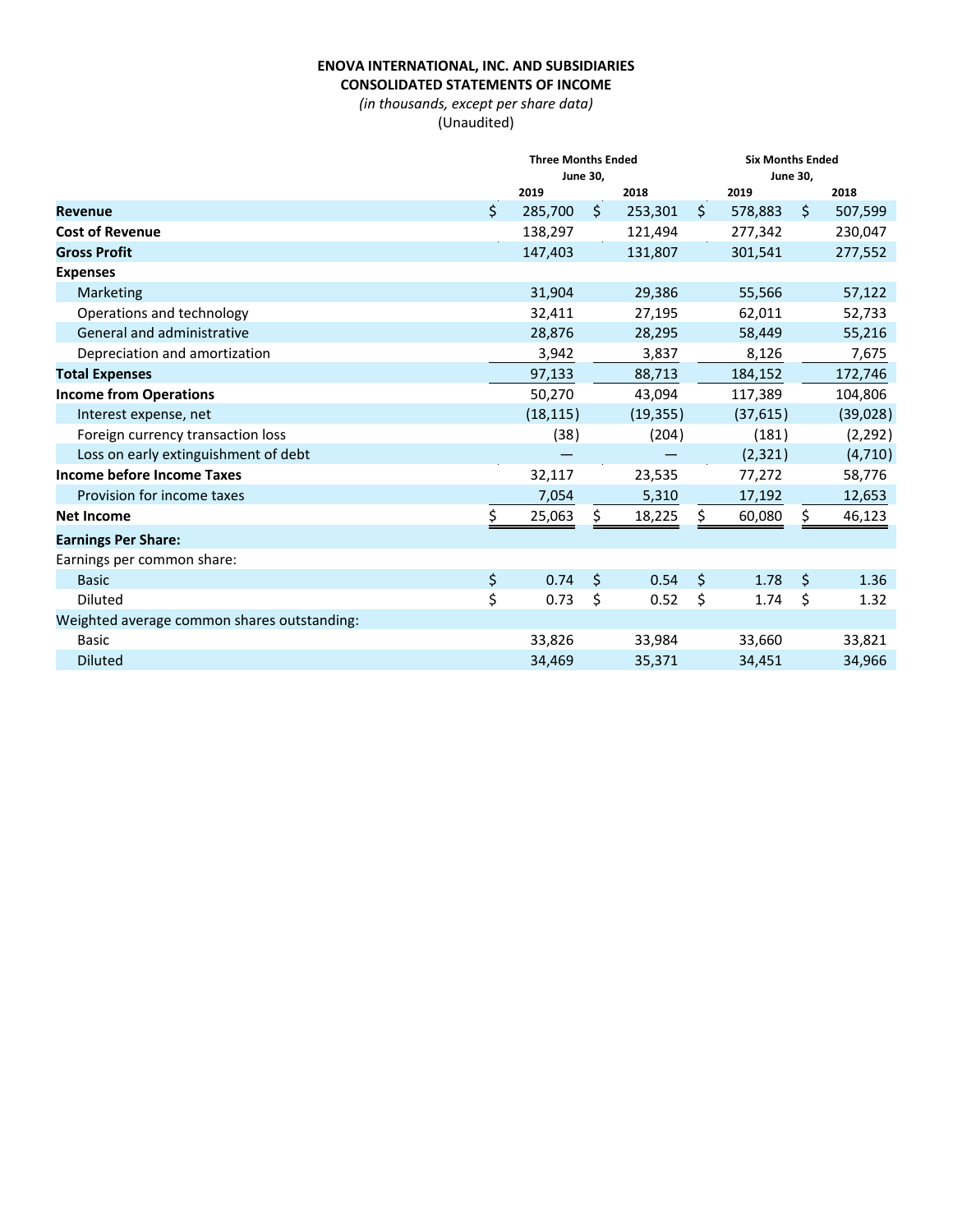# **ENOVA INTERNATIONAL, INC. AND SUBSIDIARIES CONDENSED CONSOLIDATED STATEMENTS OF CASH FLOW**

*(dollars in thousands)*  (Unaudited)

|                                                                        | Six Months Ended June 30. |  |           |  |  |
|------------------------------------------------------------------------|---------------------------|--|-----------|--|--|
|                                                                        | 2019                      |  | 2018      |  |  |
| Cash flows provided by operating activities                            | 414.759                   |  | 295,716   |  |  |
| Cash flows used in investing activities                                |                           |  |           |  |  |
| Loans and finance receivables                                          | (308, 231)                |  | (276,550) |  |  |
| Property and equipment additions                                       | (10, 907)                 |  | (7,065)   |  |  |
| Other investing activities                                             |                           |  | 42        |  |  |
| Total cash flows used in investing activities                          | (319, 136)                |  | (283,573) |  |  |
| Cash flows used in financing activities                                | (83, 826)                 |  | (33, 599) |  |  |
| Effect of exchange rates on cash, cash equivalents and restricted cash | (591)                     |  | (411)     |  |  |
| Net increase in cash, cash equivalents and restricted cash             | 11,206                    |  | (21, 867) |  |  |
| Cash, cash equivalents and restricted cash at beginning of year        | 77,259                    |  | 98,144    |  |  |
| Cash, cash equivalents and restricted cash at end of period            | 88.465                    |  | 76.277    |  |  |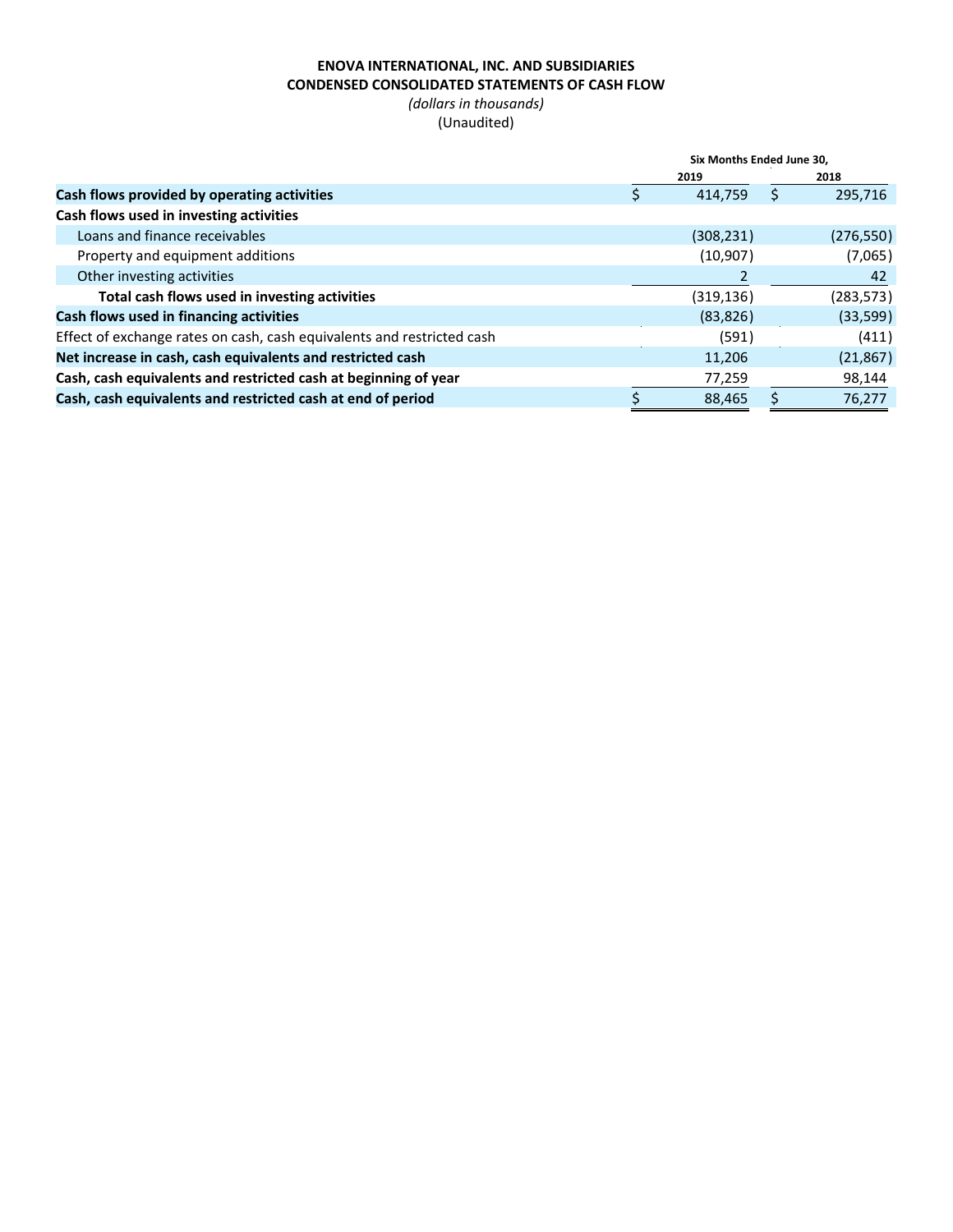#### **ENOVA INTERNATIONAL, INC. AND SUBSIDIARIES GEOGRAPHIC INFORMATION**

*(dollars in thousands)* 

The following table presents information on Enova's domestic and international operations for the three and six months ended June 30, 2019 and 2018.

|                     | Three Months Ended June 30, |         |         |         |    |           |           |
|---------------------|-----------------------------|---------|---------|---------|----|-----------|-----------|
|                     |                             | 2019    |         | 2018    |    | \$ Change | % Change  |
| Domestic:           |                             |         |         |         |    |           |           |
| Revenue             | \$                          | 254,205 | \$      | 213,638 | \$ | 40,567    | 19.0%     |
| Cost of revenue     |                             | 121,369 |         | 102,206 |    | 19,163    | 18.7      |
| Gross profit        | \$                          | 132,836 | S.      | 111,432 | S  | 21,404    | 19.2      |
| Gross profit margin |                             | 52.3%   |         | 52.2%   |    | 0.1%      | 0.2%      |
| International:      |                             |         |         |         |    |           |           |
| Revenue             | \$                          | 31,495  | Ŝ.      | 39,663  | Ŝ. | (8, 168)  | (20.6)%   |
| Cost of revenue     |                             | 16,928  |         | 19,288  |    | (2,360)   | (12.2)    |
| Gross profit        | \$                          | 14,567  | $\zeta$ | 20,375  |    | (5,808)   | (28.5)    |
| Gross profit margin |                             | 46.3%   |         | 51.4%   |    | (5.1)%    | (9.9)%    |
| Total:              |                             |         |         |         |    |           |           |
| Revenue             | \$                          | 285,700 | Ś.      | 253,301 | Ś. | 32,399    | 12.8%     |
| Cost of revenue     |                             | 138,297 |         | 121,494 |    | 16,803    | 13.8      |
| Gross profit        | \$                          | 147,403 | Ś       | 131,807 | S  | 15,596    | 11.8      |
| Gross profit margin |                             | 51.6%   |         | 52.0%   |    | (0.4)%    | $(0.8)$ % |

|                     | Six Months Ended June 30, |    |         |    |            |          |
|---------------------|---------------------------|----|---------|----|------------|----------|
|                     | 2019                      |    | 2018    |    | \$ Change  | % Change |
| Domestic:           |                           |    |         |    |            |          |
| Revenue             | \$<br>512,193             | \$ | 426,604 | Ś. | 85,589     | 20.1%    |
| Cost of revenue     | 235,240                   |    | 190,319 |    | 44,921     | 23.6     |
| Gross profit        | \$<br>276,953             | S  | 236,285 |    | 40,668     | 17.2     |
| Gross profit margin | 54.1%                     |    | 55.4%   |    | (1.3)%     | (2.3)%   |
| International:      |                           |    |         |    |            |          |
| Revenue             | \$<br>66,690              | \$ | 80,995  | Ŝ. | (14, 305)  | (17.7)%  |
| Cost of revenue     | 42,102                    |    | 39,728  |    | 2,374      | 6.0      |
| Gross profit        | \$<br>24,588              | ς. | 41,267  | S  | (16, 679)  | (40.4)   |
| Gross profit margin | 36.9%                     |    | 51.0%   |    | $(14.1)\%$ | (27.6)%  |
| Total:              |                           |    |         |    |            |          |
| Revenue             | \$<br>578,883             | \$ | 507,599 | \$ | 71,284     | 14.0%    |
| Cost of revenue     | 277,342                   |    | 230,047 |    | 47,295     | 20.6     |
| Gross profit        | \$<br>301,541             |    | 277,552 |    | 23,989     | 8.6      |
| Gross profit margin | 52.1%                     |    | 54.7%   |    | (2.6)%     | (4.8)%   |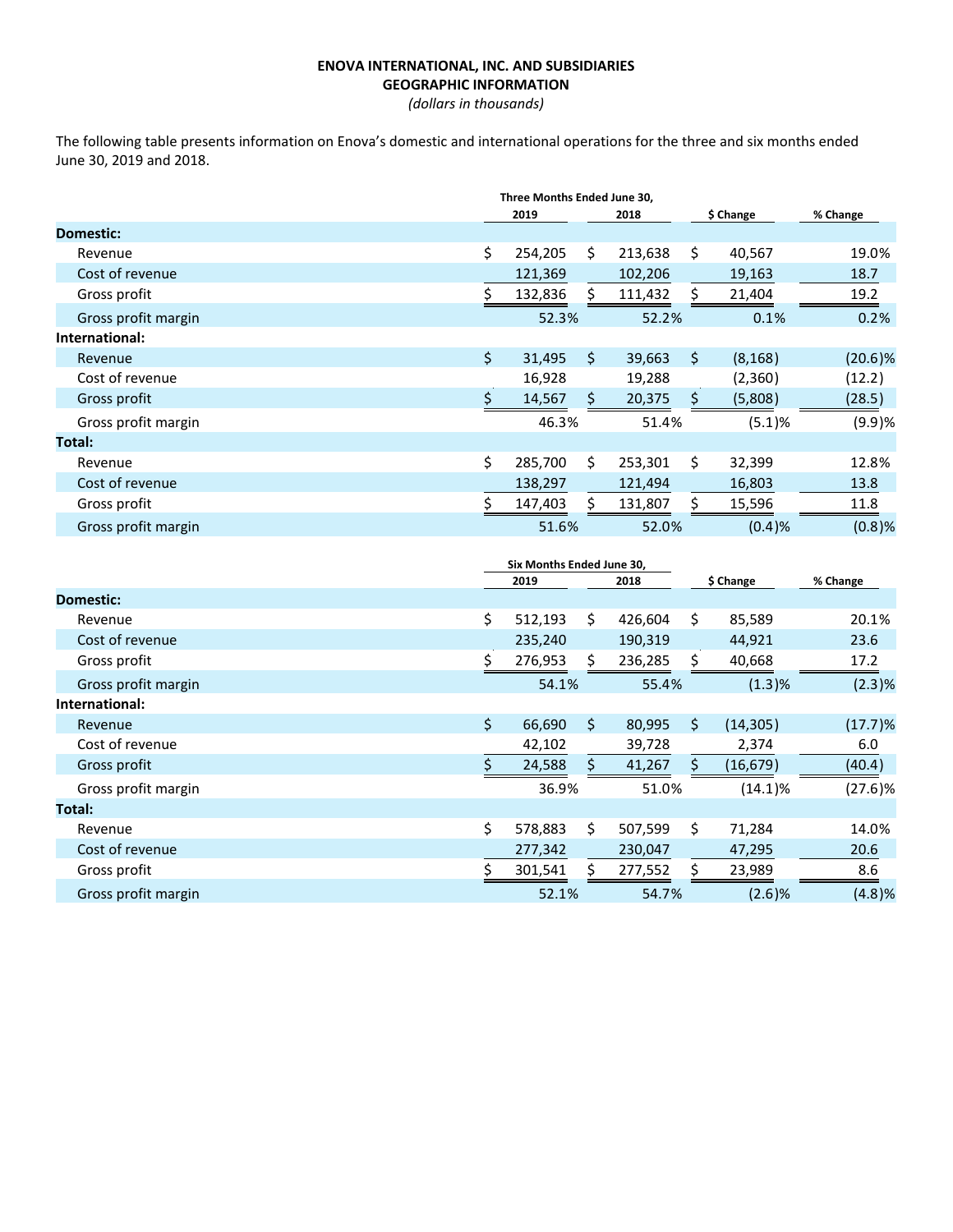## **ENOVA INTERNATIONAL, INC. AND SUBSIDIARIES LOANS AND FINANCE RECEIVABLES FINANCIAL AND OPERATING DATA**

*(dollars in thousands)* 

The following table shows loans and finance receivables and related loan loss activity, which is based on loan and finance receivable balances, for the three months ended June 30, 2019 and 2018.

| Three Months Ended June 30,                                  | 2019            |    | 2018    |    | Change  |
|--------------------------------------------------------------|-----------------|----|---------|----|---------|
| Cost of revenue                                              | \$<br>138,297   | Ś. | 121.494 | Ŝ. | 16,803  |
| Charge-offs (net of recoveries)                              | 123,684         |    | 111,785 |    | 11,899  |
| Average combined loans and finance receivables, gross:       |                 |    |         |    |         |
| Company owned <sup>(a)</sup>                                 | 994,887         |    | 840,077 |    | 154,810 |
| Guaranteed by Enova <sup>(a)(b)</sup>                        | 21,486          |    | 28,138  |    | (6,652) |
| Average combined loans and finance receivables, gross (a)(c) | 1,016,373       | \$ | 868,215 | Ś. | 148,158 |
| Ending combined loans and finance receivables, gross:        |                 |    |         |    |         |
| Company owned                                                | \$<br>1,047,762 | Ś  | 871,915 | Ś. | 175,847 |
| Guaranteed by Enova <sup>(b)</sup>                           | 21,463          |    | 28,681  |    | (7,218) |
| Ending combined loans and finance receivables, gross (c)     | 1,069,225       |    | 900,596 |    | 168,629 |
| Ending allowance and liability for losses                    | 156,906         |    | 123,876 |    | 33,030  |
| Combined originations (d)                                    | \$<br>615,309   | Ś  | 599,280 |    | 16,029  |
| Loans and finance receivables ratios:                        |                 |    |         |    |         |

| Cost of revenue as a % of average combined loans and finance receivables, |       |       |        |
|---------------------------------------------------------------------------|-------|-------|--------|
| $\mathsf{gross}^{(a)(c)}$                                                 | 13.6% | 14.0% | (0.4)% |
| Charge-offs (net of recoveries) as a % of average combined loans and      |       |       |        |
| finance receivables, gross <sup>(a)(c)</sup>                              | 12.2% | 12.9% | (0.7)% |
| Gross profit margin                                                       | 51.6% | 52.0% | (0.4)% |
| Allowance and liability for losses as a % of combined loans and finance   |       |       |        |
| receivables, gross <sup>(c)(e)</sup>                                      | 14.7% | 13.8% | 0.9%   |

*(a) The average combined loans and finance receivables, gross, is the average of the month-end balances during the period.* 

*(b) Represents loans originated by third-party lenders through the credit services organization (or CSO), which are not included in Enova's financial statements.* 

*(c) Non-GAAP measure. See the above discussion for additional information regarding combined loans and finance receivables.*

*(d) Represents loans and finance receivables originated by Enova and third-party lenders through the CSO and includes renewals of existing origination agreements to customers in good standing. The disclosure is statistical data that is not included in Enova's financial statements.*

*(e) Allowance and liability for losses as a percentage of combined loans and finance receivables, gross, is determined using periodend balances.*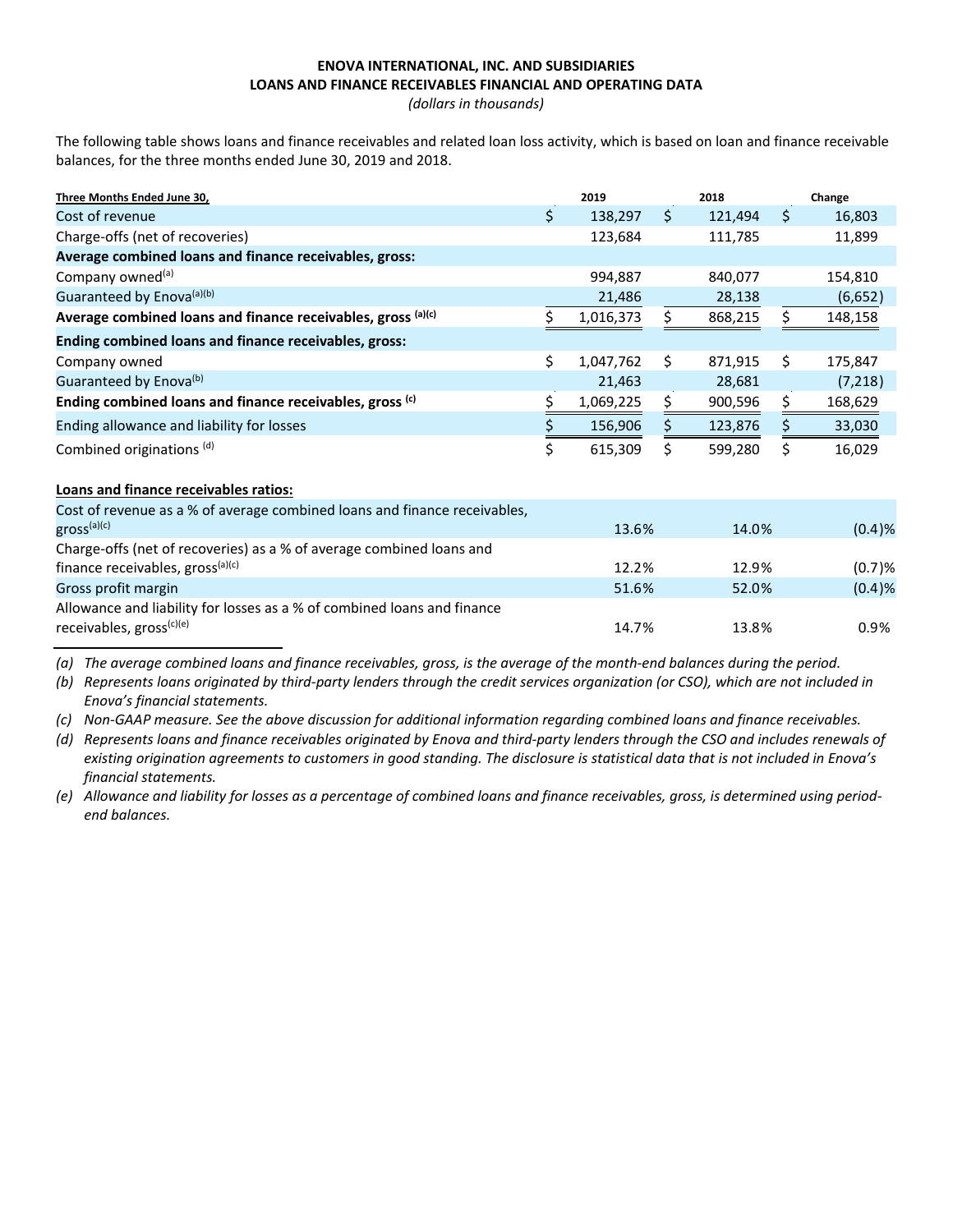### **ENOVA INTERNATIONAL, INC. AND SUBSIDIARIES RECONCILIATION OF GAAP TO NON-GAAP FINANCIAL MEASURES**

*(dollars in thousands, except per share data)*

#### **Adjusted Earnings Measures**

|                                                      | <b>Three Months Ended</b><br><b>June 30,</b> |        |    | <b>Six Months Ended</b> |         |          |         |         |
|------------------------------------------------------|----------------------------------------------|--------|----|-------------------------|---------|----------|---------|---------|
|                                                      |                                              |        |    | <b>June 30,</b>         |         |          |         |         |
|                                                      |                                              | 2019   |    | 2018                    |         | 2019     |         | 2018    |
| Net Income                                           | \$                                           | 25,063 | Ŝ. | 18,225                  | Ŝ.      | 60,080   | S       | 46,123  |
| Adjustments:                                         |                                              |        |    |                         |         |          |         |         |
| Lease termination and cease-use costs <sup>(a)</sup> |                                              |        |    |                         |         | 726      |         |         |
| Loss on early extinguishment of debt <sup>(b)</sup>  |                                              |        |    |                         |         | 2,321    |         | 4,710   |
| Intangible asset amortization                        |                                              | 267    |    | 268                     |         | 535      |         | 535     |
| Stock-based compensation expense                     |                                              | 3,323  |    | 2,834                   |         | 6,397    |         | 5,267   |
| Foreign currency transaction loss                    |                                              | 38     |    | 204                     |         | 181      |         | 2,292   |
| Cumulative tax effect of adjustments                 |                                              | (843)  |    | (777)                   |         | (2, 362) |         | (2,756) |
| Discrete tax adjustments <sup>(c)</sup>              |                                              |        |    |                         |         | (141)    |         |         |
|                                                      |                                              |        |    |                         |         |          |         |         |
| <b>Adjusted earnings</b>                             |                                              | 27,848 | \$ | 20,754                  | Ś       | 67,737   | S       | 56,171  |
|                                                      |                                              |        |    |                         |         |          |         |         |
| Diluted earnings per share                           | \$                                           | 0.73   | \$ | 0.52                    | $\zeta$ | 1.74     | $\zeta$ | 1.32    |
|                                                      |                                              |        |    |                         |         |          |         |         |
| Adjusted earnings per share                          | \$                                           | 0.81   | \$ | 0.59                    | \$      | 1.97     |         | 1.61    |

#### **Adjusted EBITDA**

|                                                      | <b>Three Months Ended</b><br><b>June 30,</b> |         |     |         | <b>Six Months Ended</b><br><b>June 30,</b> |         |     |         |
|------------------------------------------------------|----------------------------------------------|---------|-----|---------|--------------------------------------------|---------|-----|---------|
|                                                      |                                              | 2019    |     | 2018    |                                            | 2019    |     | 2018    |
| Net Income                                           | \$                                           | 25,063  | \$  | 18,225  | Ŝ.                                         | 60,080  | Ŝ.  | 46,123  |
| Depreciation and amortization expenses               |                                              | 3,942   |     | 3,837   |                                            | 8,126   |     | 7,675   |
| Interest expense, net                                |                                              | 18,115  |     | 19,355  |                                            | 37,615  |     | 39,028  |
| Foreign currency transaction loss                    |                                              | 38      |     | 204     |                                            | 181     |     | 2,292   |
| Provision for income taxes                           |                                              | 7,054   |     | 5,310   |                                            | 17,192  |     | 12,653  |
| Stock-based compensation expense                     |                                              | 3,323   |     | 2,834   |                                            | 6,397   |     | 5,267   |
| Adjustments:                                         |                                              |         |     |         |                                            |         |     |         |
| Lease termination and cease-use costs <sup>(a)</sup> |                                              |         |     |         |                                            | 370     |     |         |
| Loss on early extinguishment of debt <sup>(b)</sup>  |                                              |         |     |         |                                            | 2,321   |     | 4,710   |
|                                                      |                                              |         |     |         |                                            |         |     |         |
| <b>Adjusted EBITDA</b>                               | \$                                           | 57,535  | \$. | 49,765  | S.                                         | 132,282 | \$. | 117,748 |
|                                                      |                                              |         |     |         |                                            |         |     |         |
| Adjusted EBITDA margin calculated as follows:        |                                              |         |     |         |                                            |         |     |         |
| <b>Total Revenue</b>                                 | \$                                           | 285,700 | Ŝ.  | 253,301 | Ŝ.                                         | 578,883 | Ś.  | 507,599 |
| <b>Adjusted EBITDA</b>                               |                                              | 57,535  |     | 49,765  |                                            | 132,282 |     | 117,748 |
| Adjusted EBITDA as a percentage of total revenue     |                                              | 20.1%   |     | 19.6%   |                                            | 22.9%   |     | 23.2%   |

*(a) In the first quarter of 2019, the Company recorded impairment charges of \$0.4 million (\$0.3 million net of tax) to operating rightof-use lease assets and \$0.3 million (\$0.3 million net of tax) to leasehold improvement assets related to its decision to cease use and sublease a portion of a leased office space.*

*(b) In the first quarter of 2019 and the first quarter of 2018, the Company recorded losses on early extinguishment of debt of \$2.3 million (\$1.8 million net of tax) and \$4.7 million (\$3.7 million net of tax), respectively, related to the repurchase of \$44.1 million principal amount of securitization notes and the repurchase of \$50.0 million principal amount of senior notes .*

(c) *In the first quarter of 2019, the Company recognized \$0.1 million of interest income on a tax refund received as a result of the U.S. Tax Cuts and Jobs Act.*